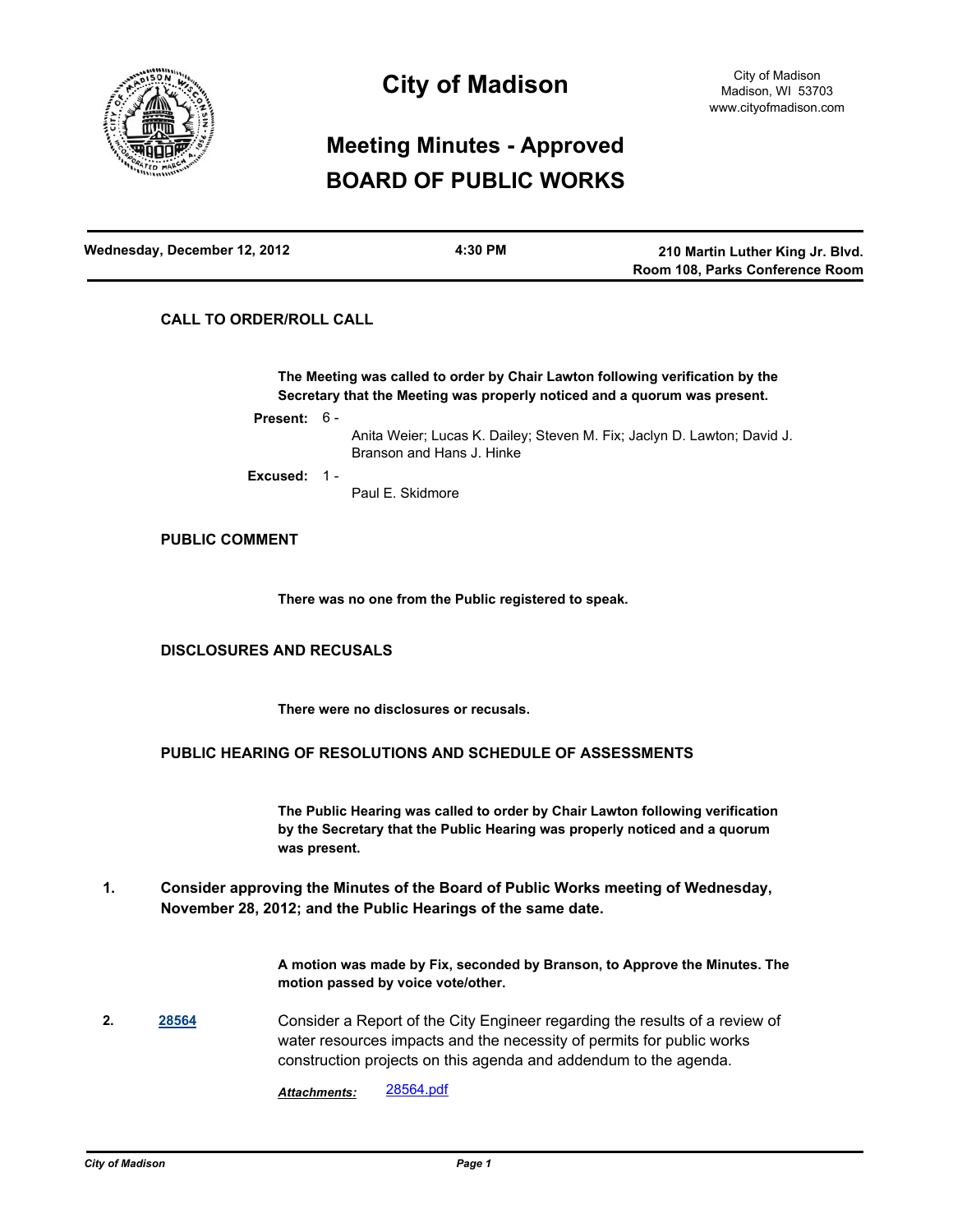#### **The report was read into the Minutes.**

**At this time, a consent agenda will be moved with the recommended action listed for each item EXCEPT: 3.\***

**1) items which have registrants wishing to speak.**

**2) items which require an extraordinanry (roll call) vote and are not included on the consent agenda by unanimous consent.**

**3) items which Board Members have separated out for discussion/debate purposes.** 

#### **Those numbers with an asterisk are consent agenda items.**

**4. [28452](http://madison.legistar.com/gateway.aspx?m=l&id=/matter.aspx?key=31228)** Approving Plans, Specifications, And Schedule Of Assessments For Mound Street Reconstruction Assessment District - 2013.

> [bpw mailing affidavit\\_mound.pdf](http://madison.legistar.com/gateway.aspx?M=F&ID=11234847-6bf7-403b-afd4-cf16179a0ad0.pdf) [Mound bpw notes.pdf](http://madison.legistar.com/gateway.aspx?M=F&ID=e622fcb9-0435-45d2-9304-8fe81e3041a1.pdf) [53W0618EN-Street.pdf](http://madison.legistar.com/gateway.aspx?M=F&ID=e785ca02-19fa-4af7-bde1-5302807da26f.pdf) [53W0618\\_Mound.xls](http://madison.legistar.com/gateway.aspx?M=F&ID=f1f44c5b-6295-4227-b297-58867f72d076.xls) [cc mailing affidavit mound.pdf](http://madison.legistar.com/gateway.aspx?M=F&ID=ae3080ea-e141-476c-89b3-8b4e4f413892.pdf) *Attachments:*

**LeAnne Hannan, City Engineering, presented plans and specifications. It was noted that a Notice of Intent from the DNR and a City Engineering Erosion Control Permit would be required.**

**John Eiisenhauer - 202 S. Park St. representing Meriter Hospital, was registered to speak.**

**A motion was made by Fix, seconded by Weier, to RECOMMEND TO COUNCIL TO ADOPT - PUBLIC HEARING. The motion passed by voice vote/other.**

**5. [28456](http://madison.legistar.com/gateway.aspx?m=l&id=/matter.aspx?key=31232)** Approving Plans, Specifications, And Schedule Of Assessments For Highland Avenue and Walnut Street Assessment District - 2013.

> [bpw mailing affidavit\\_highland-1.pdf](http://madison.legistar.com/gateway.aspx?M=F&ID=8b7837d4-c633-4bb1-861f-bbfd12010fcb.pdf) [Public Works letter.pdf.pdf](http://madison.legistar.com/gateway.aspx?M=F&ID=ce738485-842f-46fe-9d7e-3eb2a6c7b8cb.pdf) [53W1399\\_Univ Relif Stm.xlsx](http://madison.legistar.com/gateway.aspx?M=F&ID=e1103b05-c49a-484f-965c-6273ecdf9a77.xlsx) [eng notes.pdf](http://madison.legistar.com/gateway.aspx?M=F&ID=5e62f6e8-dd81-472a-8ecc-689aa6f9a2c7.pdf) [cc mailing affidavit highland.pdf](http://madison.legistar.com/gateway.aspx?M=F&ID=7c336c1e-5ed6-493e-b4fb-d942449ee23f.pdf) [plan.pdf](http://madison.legistar.com/gateway.aspx?M=F&ID=e6b87731-f2db-4197-9cd8-04fab3de86de.pdf) *Attachments:*

**Steve Sonntag, City Engineering and Dan Dettmann, City Transportation, presented plans and specifications. It was noted that a City Engineering Erosion Control Permit would be required.** 

**There was no one from the Public registered to speak.**

**A motion was made by Dailey, seconded by Weier, to RECOMMEND TO COUNCIL TO ADOPT - PUBLIC HEARING. The motion passed by voice vote/other.**

**6. [28457](http://madison.legistar.com/gateway.aspx?m=l&id=/matter.aspx?key=31233)** Approving Plans, Specifications, And Schedule Of Assessments for Resurfacing 2013 - Curb & Gutter Assessment District.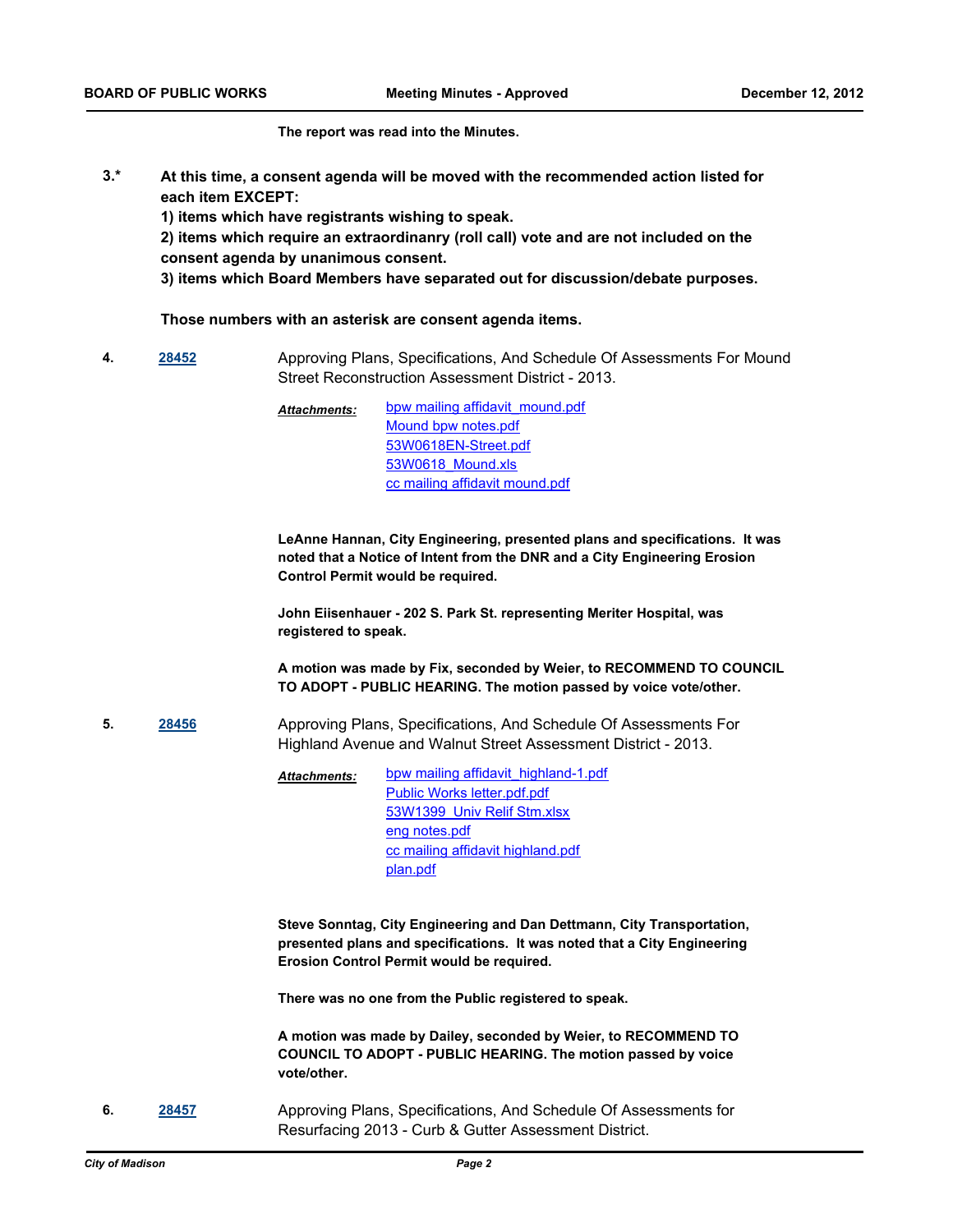[2013 Resurfacing.pdf](http://madison.legistar.com/gateway.aspx?M=F&ID=f2aaf7b4-6615-4875-ada8-2052bd670d0f.pdf) [mail aff - resufacing 2013.pdf](http://madison.legistar.com/gateway.aspx?M=F&ID=57100bc0-659f-479d-8a0a-49ea7738825c.pdf) [mail aff - resufacing 2013 BPW.pdf](http://madison.legistar.com/gateway.aspx?M=F&ID=9fa1d84f-34a1-4583-a5c0-8da4aa2aeae3.pdf) [28457 1.8.2012 CC registration.pdf](http://madison.legistar.com/gateway.aspx?M=F&ID=8161b3b3-2e0d-45e1-a1ff-e46c738d7687.pdf) *Attachments:*

**John Fahrney, City Engineering, presented plans and specifications.** 

**Cheryl Line - 4822 Onyx Lane, was registered to speak.**

**A motion was made by Fix, seconded by Branson, to RECOMMEND TO COUNCIL TO ADOPT - PUBLIC HEARING. The motion passed by voice vote/other.**

**7. [28493](http://madison.legistar.com/gateway.aspx?m=l&id=/matter.aspx?key=31271)** Authorizing the acceptance of ownership from Marquette Neighborhood Association of a public art installation to be located in the median of the 600 block of Williamson Street.

> [9993 Exhibit A - Location Map.pdf](http://madison.legistar.com/gateway.aspx?M=F&ID=0b4cbfa8-603f-4d81-ab20-a9465661ea16.pdf) [9993 Exhibit B - Tree with dimensions.pdf](http://madison.legistar.com/gateway.aspx?M=F&ID=fcb9b7ce-23c7-4f8b-98cc-f562e6c91cd8.pdf) [9993 Exhibit C - Barrier wall.pdf](http://madison.legistar.com/gateway.aspx?M=F&ID=62db2054-26b7-4f9f-ab6a-be295de9ab54.pdf) *Attachments:*

#### **This Resolution was RECOMMEND TO COUNCIL TO ADOPT - REPORT OF OFFICER**

**8. [28396](http://madison.legistar.com/gateway.aspx?m=l&id=/matter.aspx?key=31163)** Approving a Development and Land Swap Agreement for the Development of the Audubon Addition to Hawks Creek. (1st AD)

> [AudubonPlan 9-7-12.pdf](http://madison.legistar.com/gateway.aspx?M=F&ID=150cc98e-8204-4658-a0b6-245258b875c2.pdf) [parks display.pdf](http://madison.legistar.com/gateway.aspx?M=F&ID=71830fe4-0758-44f3-883f-2fd69a81836b.pdf) [Plat display.pdf](http://madison.legistar.com/gateway.aspx?M=F&ID=ab4c7670-2a5b-49f2-b2e3-70c1843a6ee9.pdf) *Attachments:*

**Janet Dailey, City Engineering, presented the agreement.**

**A motion was made by Fix, seconded by Dailey, to Return to Lead with the Recommendation for Approval to the BOARD OF ESTIMATES. The motion passed by voice vote/other.**

**9. [28522](http://madison.legistar.com/gateway.aspx?m=l&id=/matter.aspx?key=31301)** Approving plans and specifications for public improvements necessary for the project known as 309 West Johnson Street and 316 West Dayton Street PUD and authorizing construction to be undertaken by the Developer, Private Contract No. 2324 and rescinding RES-12-00850, ID 28000. (4th AD)

**Janet Dailey, City Engineering, presented plans and specifications.**

**A motion was made by Dailey, seconded by Weier, to RECOMMEND TO COUNCIL TO ADOPT - REPORT OF OFFICER. The motion passed by voice vote/other.**

**10. [28561](http://madison.legistar.com/gateway.aspx?m=l&id=/matter.aspx?key=31345)** Approving plans and specifications for public improvements necessary for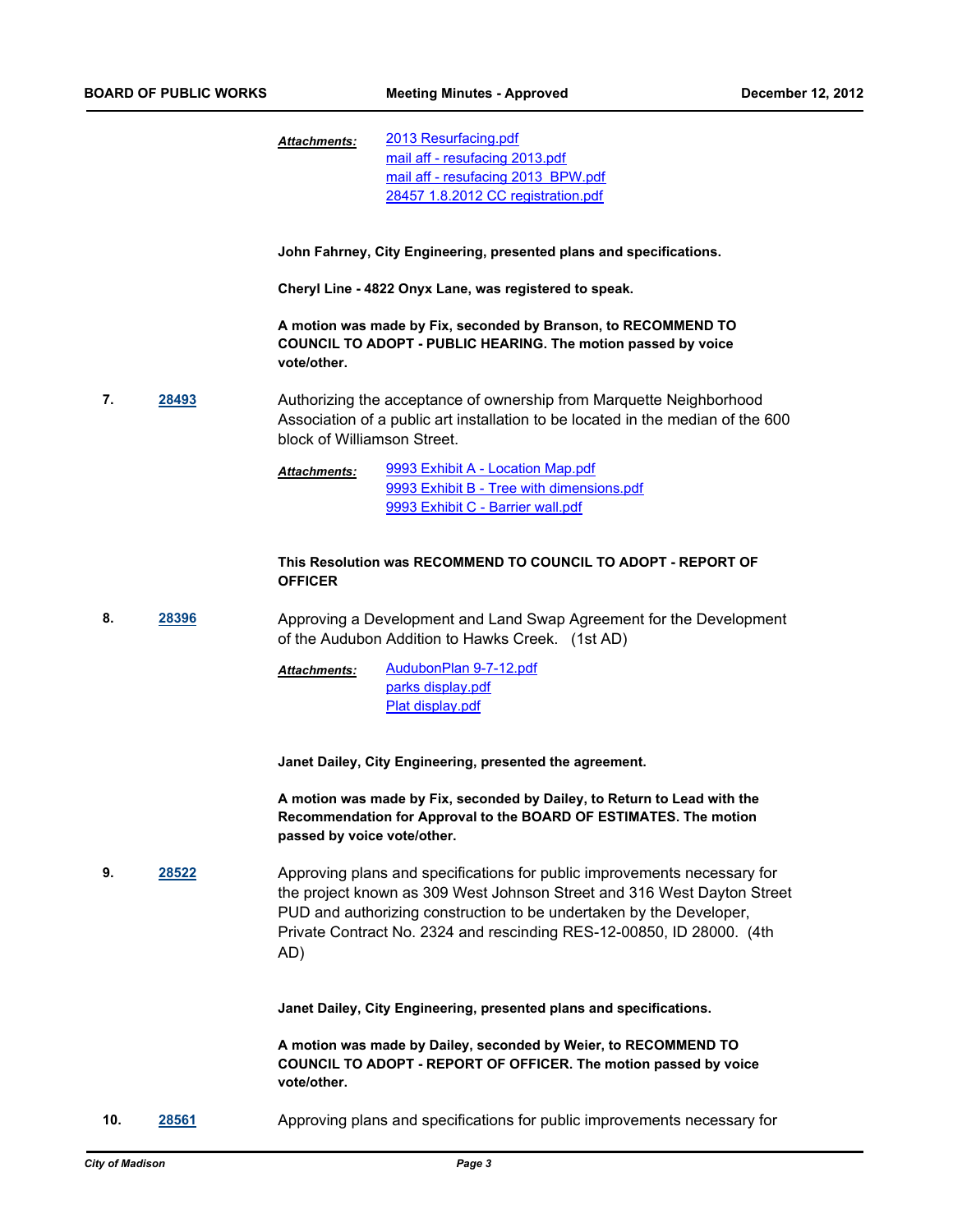the project known as 306 W. Main Street PUD and authorizing construction to be undertaken by the Developer, Private Contract No. 2326. (4th AD) *Attachments:* [2012-12-03 306 Site plan with ROW trees pdf.pdf](http://madison.legistar.com/gateway.aspx?M=F&ID=d8e6376f-686d-4b5b-9eed-43373f2284a2.pdf) **Janet Dailey, City Engineering, presented plans and specifications. A motion was made by Fix, seconded by Branson, to RECOMMEND TO COUNCIL TO ADOPT - REPORT OF OFFICER. The motion passed by voice vote/other. 11.\* [28534](http://madison.legistar.com/gateway.aspx?m=l&id=/matter.aspx?key=31316)** Declaring the City of Madison's intention to exercise its police powers establishing the East Dayton Street and North Brearly Street Assessment District - 2013. **A motion was made by Fix, seconded by Dailey, to RECOMMEND TO COUNCIL TO ADOPT - REPORT OF OFFICER. The motion passed by voice vote/other. 12.\* [28544](http://madison.legistar.com/gateway.aspx?m=l&id=/matter.aspx?key=31326)** Declaring the City of Madison's intention to exercise its police powers establishing the West Johnson Street Curb and Terrace Repair Assessment District - 2013. **A motion was made by Fix, seconded by Dailey, to RECOMMEND TO COUNCIL TO ADOPT - REPORT OF OFFICER. The motion passed by voice vote/other. 13. [28567](http://madison.legistar.com/gateway.aspx?m=l&id=/matter.aspx?key=31352)** Authorizing the Mayor and City Clerk to execute Addendum No. 4 to MSA Professional Services for additional design services for "Central Park" Project No. 53W0853. (6th AD) [Central Park 1B9.pdf](http://madison.legistar.com/gateway.aspx?M=F&ID=270b5085-b255-476a-bf35-ef80a875a7d0.pdf) [Central Park 1B10.pdf](http://madison.legistar.com/gateway.aspx?M=F&ID=d89ceb67-fd6b-4048-a0e7-ca8f6ddfba1a.pdf) *Attachments:* **Janet Dailey, City Engineering, presented the Addendum. A motion was made by Dailey, seconded by Branson, to RECOMMEND TO COUNCIL TO ADOPT - REPORT OF OFFICER. The motion passed by voice vote/other. 14. [28357](http://madison.legistar.com/gateway.aspx?m=l&id=/matter.aspx?key=31124)** Approving plans and specifications and authorizing the Board of Public Works to advertise and receive bids for 2013 Park and Water Utility Landscape and Maintenance, Contract No. 7028. (Various ADs) **Sarah Lerner, City Parks, presented plans and specifications. A motion was made by Fix, seconded by Branson, to RECOMMEND TO COUNCIL TO ADOPT - REPORT OF OFFICER. The motion passed by voice vote/other. 15. [28447](http://madison.legistar.com/gateway.aspx?m=l&id=/matter.aspx?key=31224)** Approving plans and specifications and authorizing the Board of Public Works to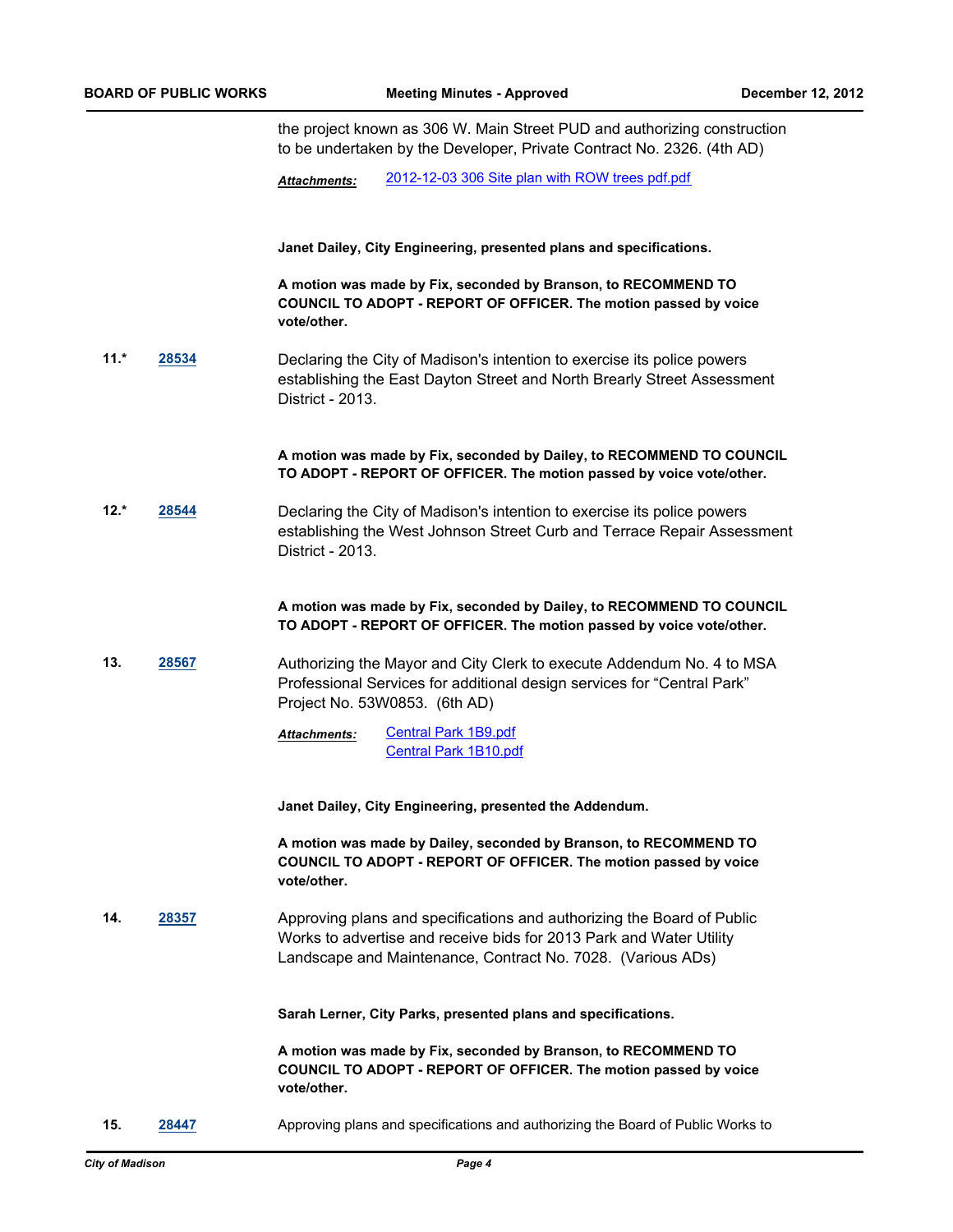advertise and receive bids for Tennis Court Resurfacing - 2013. (3rd, 10th & 19th ADs)

**Tom Maglio, City Parks, presented plans and specifications.**

**A motion was made by Dailey, seconded by Weier, to RECOMMEND TO COUNCIL TO ADOPT - REPORT OF OFFICER. The motion passed by voice vote/other.**

**16. [28514](http://madison.legistar.com/gateway.aspx?m=l&id=/matter.aspx?key=31292)** Approving plans and specifications and authorizing the Board of Public Works to advertise and receive bids for Mezzanine Construction - Sycamore. (17th AD)

*Attachments:* [53W1033\\_6505 Proposed Mezz Plan.pdf](http://madison.legistar.com/gateway.aspx?M=F&ID=410431ed-dfba-43c7-aba4-96d58e878697.pdf)

**Randy Wiesner, City Engineering and Chris Kelley, City Streets, presented plans and specifications.**

**A motion was made by Weier, seconded by Dailey, to RECOMMEND TO COUNCIL TO ADOPT - REPORT OF OFFICER. The motion passed by voice vote/other.**

**17. [28515](http://madison.legistar.com/gateway.aspx?m=l&id=/matter.aspx?key=31293)** Approving plans and specifications and authorizing the Board of Public Works to advertise and receive bids for MPD Training Center Parking Lot Expansion - Phase 2, Contract No. 7034. (16th AD)

Attachments: [7034 to BPW.pdf](http://madison.legistar.com/gateway.aspx?M=F&ID=2e47d47d-d305-4d52-80ec-e7817eae153e.pdf)

**Randy Wiesner, City Engineering, presented plans and specifications.**

**A motion was made by Fix, seconded by Branson, to RECOMMEND TO COUNCIL TO ADOPT - REPORT OF OFFICER. The motion passed by voice vote/other.**

**18. [28516](http://madison.legistar.com/gateway.aspx?m=l&id=/matter.aspx?key=31294)** Approving plans and specifications and authorizing the Board of Public Works to advertise and receive bids for Warning Sirens - 2012, Contract No. 7033. (9th, 10th, 11th, 19th & 20th ADs)

> **A motion was made by Dailey, seconded by Branson, to Refer to the BOARD OF PUBLIC WORKS and should be returned by 1/9/2013. The motion passed by voice vote/other.**

**19. [28539](http://madison.legistar.com/gateway.aspx?m=l&id=/matter.aspx?key=31321)** Approving plans and specifications and authorizing the Board of Public Works to advertise and receive bids for East Washington Avenue Landscaping, Contract No. 6979. (17th AD)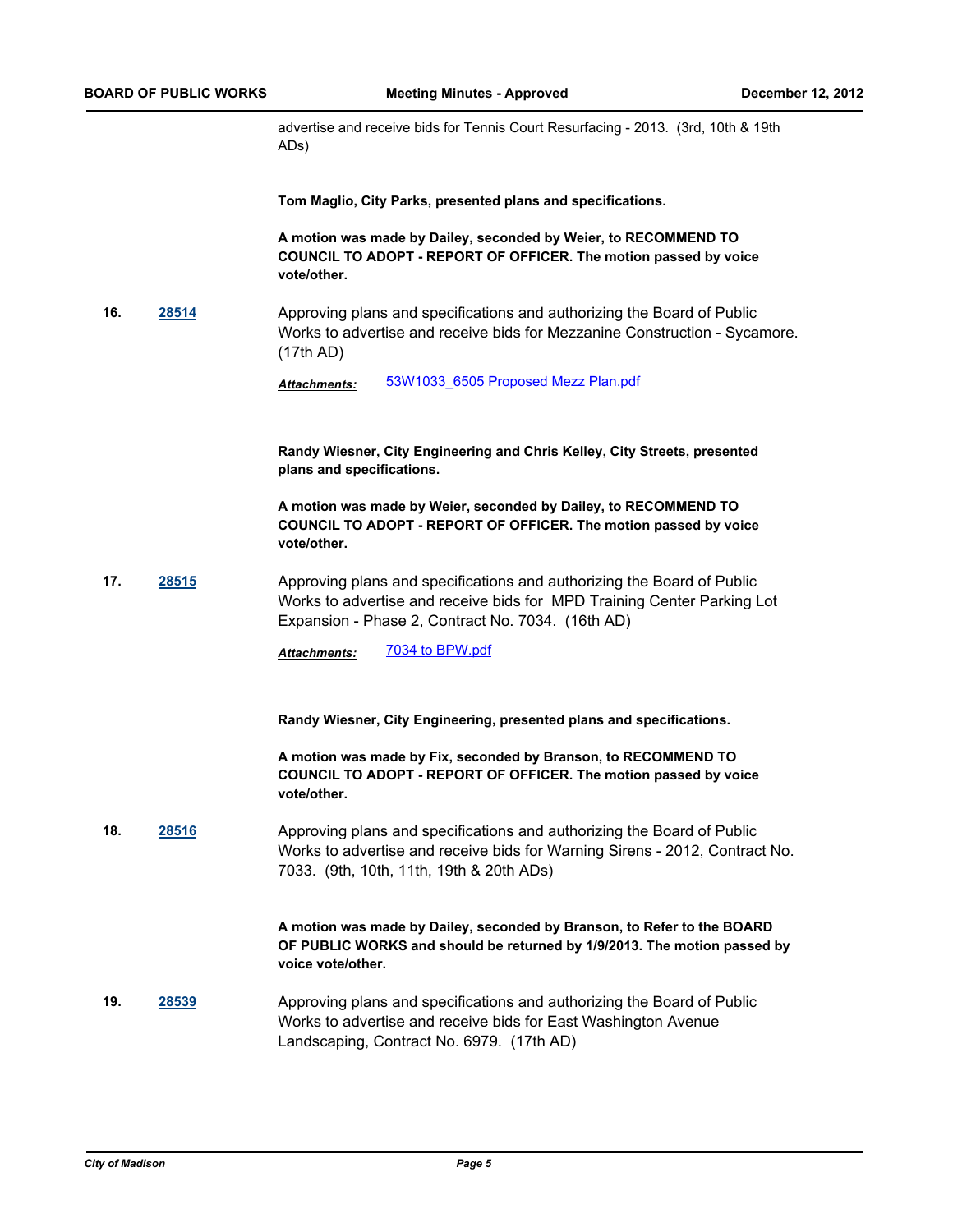|     |       | Landscape EWASH p-1.pdf<br><b>Attachments:</b><br>Landscape_EWASH_p-2.pdf<br>Landscape EWASH p-3.pdf<br>Landscape EWASH p-4.pdf<br>Landscape EWASH p-5.pdf<br>Landscape EWASH p-6.pdf<br>Landscape EWASH-p-7.pdf |
|-----|-------|------------------------------------------------------------------------------------------------------------------------------------------------------------------------------------------------------------------|
|     |       | Glenn Clark, City Engineering, presented plans and specifications.                                                                                                                                               |
|     |       | A motion was made by Fix, seconded by Weier, to RECOMMEND TO COUNCIL<br>TO ADOPT - REPORT OF OFFICER. The motion passed by voice vote/other.                                                                     |
| 20. | 28553 | Approving plans and specifications and authorizing the Board of Public<br>Works to advertise and receive bids for Olbrich Gardens Restroom Addition,<br>Contract No. 6902.                                       |
|     |       | A motion was made by Branson, seconded by Dailey, to RECOMMEND TO<br>COUNCIL TO ADOPT - REPORT OF OFFICER. The motion passed by voice<br>vote/other.                                                             |
| 21. | 28563 | Approving plans and specifications and authorizing the Board of Public<br>Works to advertise and receive bids for Warner Boat Launch Dredging 2012.                                                              |
|     |       | Tom Maglio, City Parks and Brynn Bemis, City Engineering, presented plans<br>and specifications. It was noted that a permit from the DNR and Army Corps of<br>Engineers would be required.                       |
|     |       | A motion was made by Fix, seconded by Hinke, to RECOMMEND TO COUNCIL<br>TO ADOPT - REPORT OF OFFICER. The motion passed by voice vote/other.                                                                     |
| 22. | 28497 | Change Order No. 1 to Contract No. 6944, Park Street Pedestrian Bridge<br>Repair, to Joe Daniels Construction Co., Inc. in the amount of \$8,232.00<br>(over 8% contingency).                                    |
|     |       | co 1 - 6944.pdf<br><b>Attachments:</b>                                                                                                                                                                           |
|     |       | John Fahrney, City Engineering, presented the Change Order.                                                                                                                                                      |
|     |       | A motion was made by Dailey, seconded by Weier, to Approve. The motion<br>passed by voice vote/other.                                                                                                            |
| 23. | 28566 | Change Order No. 1 to Contract No. 6729, Madison Water Utility Pressure<br>Zone 4 Test Well, to Municipal Well & Pump Inc. in the amount of<br>\$20,430.00.                                                      |
|     |       | co 1 - 6729.pdf<br>Attachments:                                                                                                                                                                                  |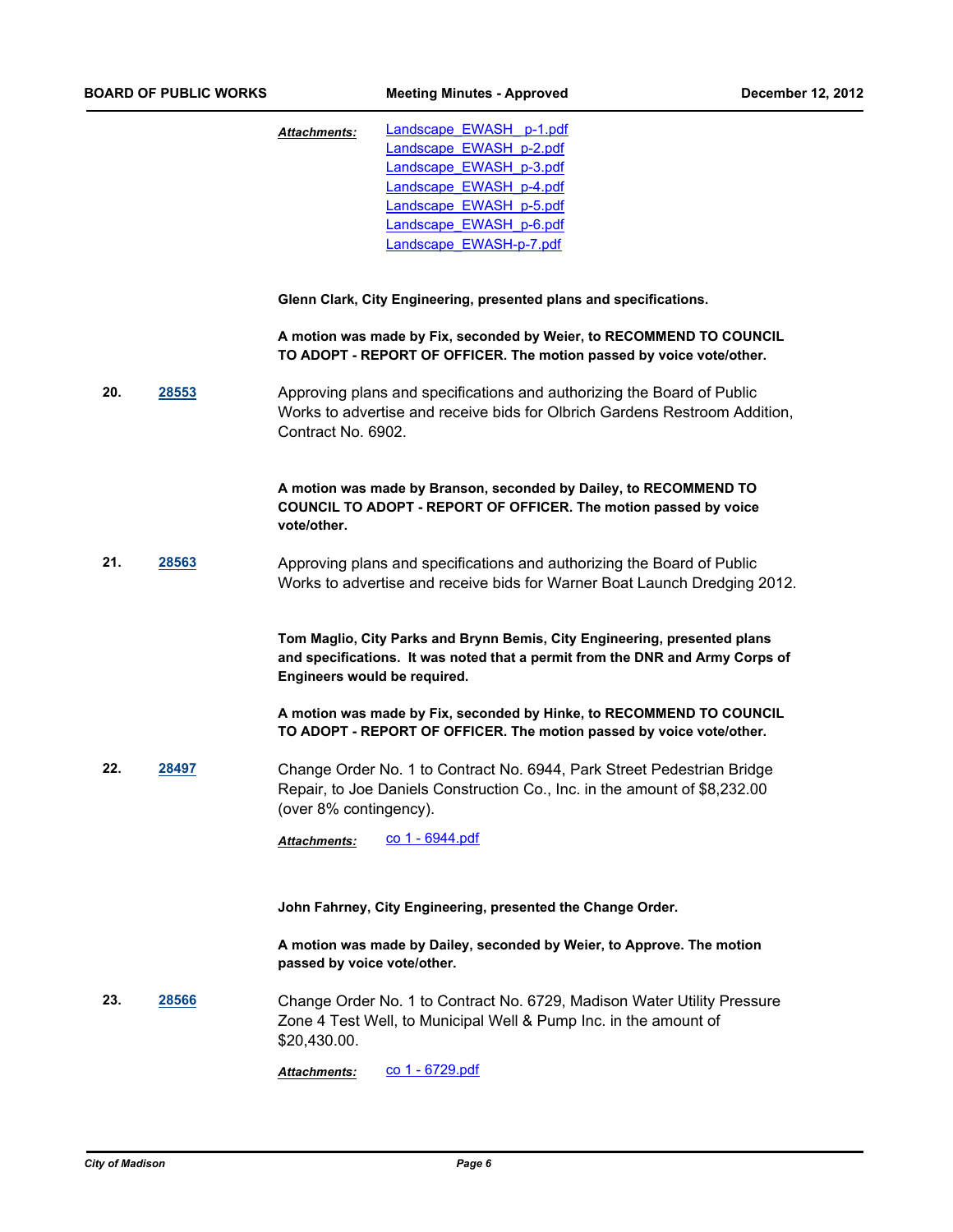**Dennis Cawley, Water Utility, presented the Change Order.**

**A motion was made by Dailey, seconded by Branson, to Approve. The motion passed by voice vote/other.**

**24. [28532](http://madison.legistar.com/gateway.aspx?m=l&id=/matter.aspx?key=31313)** Establishing the 2013 charge for connection to and discharge to the public sewerage system in advance of metering and measurement of sewerage flow, in accordance with the Madison General Ordinances, Section 35.02(4)  $(c)(13)$ .

Attachments: [public\\_svc\\_chg.pdf](http://madison.legistar.com/gateway.aspx?M=F&ID=e6b9d5db-749d-4e35-9b7c-2adc6a39dc62.pdf)

**Mike Dailey, City Engineering, presented the charges.**

**A motion was made by Hinke, seconded by Branson, to Approve. The motion passed by voice vote/other.**

**25. [28571](http://madison.legistar.com/gateway.aspx?m=l&id=/matter.aspx?key=31357)** Approving and setting permit fees for Plug At Main - Sanitary Plug Permits to become effective January 1, 2013 per MGO CH 35.02, (4), (c), 14. , a.

*Attachments:* [2013 Sanitary Plug Permit Fees.pdf](http://madison.legistar.com/gateway.aspx?M=F&ID=cbb793ee-a21a-4559-8e0e-e69f9402614c.pdf)

**Mike Dailey, City Engineering, presented the permit fees.**

**A motion was made by Weier, seconded by Fix, to Approve with a friendly motion to have City Engineering review this in six months and report back to the Board.**

**The motion passed by voice vote/other.**

- **For the information of the Board DRAFT Meeting Minutes of the Long Range Transportation Planning Committee of Thursday, November 15, 2012. 26.**
- **Appeals regarding prequalifications of various contractors to bid on City of Madison Public Works Projects, and contractors applying to be licensed Concrete Layers, Asphalt Pavers, and Mudjackers as approved by the City Engineer, if any. 27.**

**There were no appeals.**

**28. [28458](http://madison.legistar.com/gateway.aspx?m=l&id=/matter.aspx?key=31234)** Awarding Public Works Contract No. 6907, Paint Cross Hill Drive Water Tower.

*Attachments:* [6907.pdf](http://madison.legistar.com/gateway.aspx?M=F&ID=27254570-88d6-4455-b632-d807a935262f.pdf)

**A motion was made by Dailey, seconded by Weier, to Place On File Without Prejudice. The motion passed by voice vote/other.**